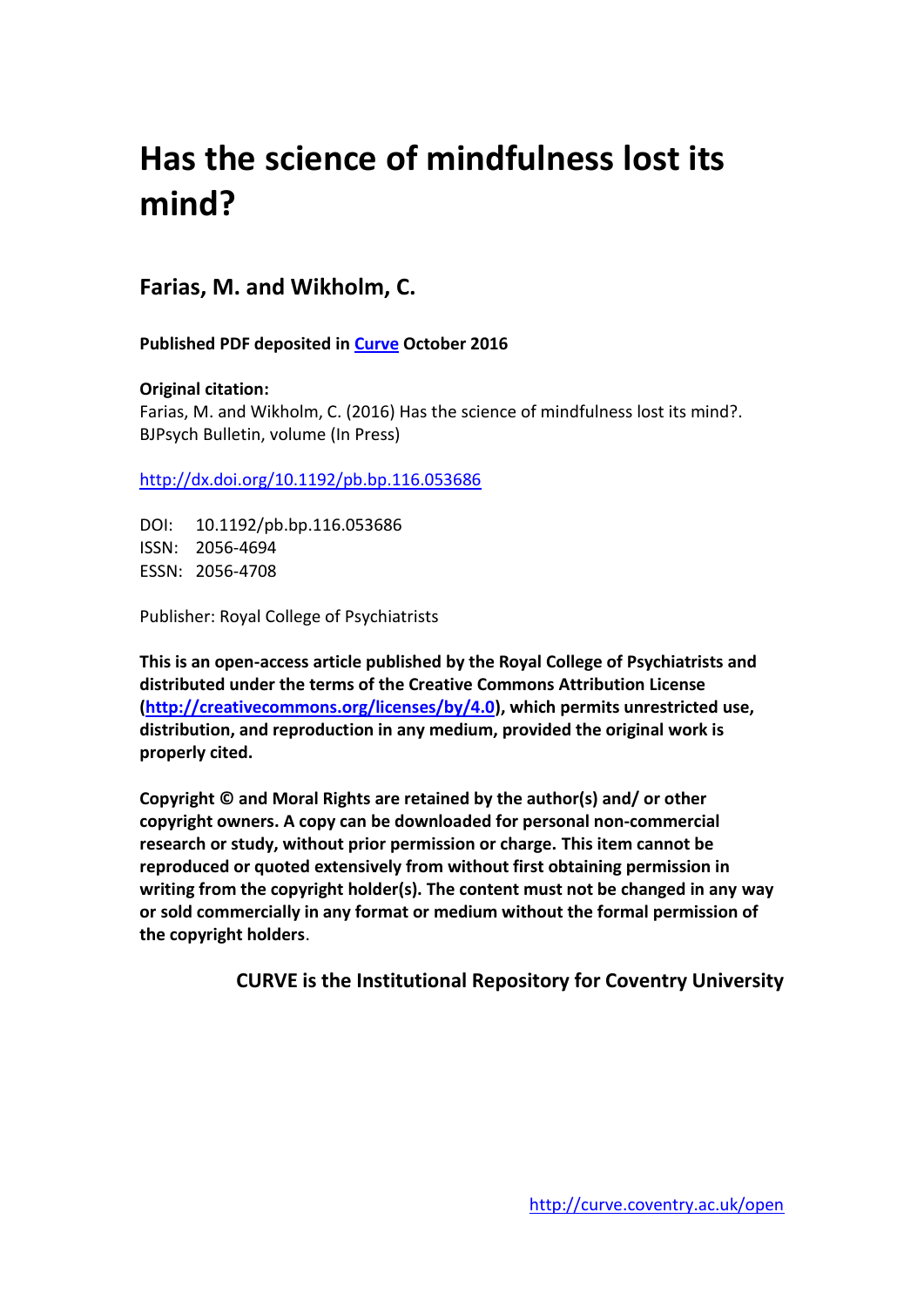## SPECIAL ARTICLE

## Has the science of mindfulness lost its mind?

Miguel Farias, $1$  Catherine Wikholm<sup>2</sup>

#### BJPsych Bulletin, 1-4, doi: 10.1192/pb.bp.116.053686

<sup>1</sup>Coventry University, Coventry, UK; <sup>2</sup>National Health Service, UK Correspondence to Miguel Farias (miguel.farias@coventry.ac.uk) First received 13 Jan 2016, final revision 22 Mar 2016, accepted 21 Apr 2016 *B* 2016 The Authors. This is an openaccess article published by the Royal College of Psychiatrists and distributed under the terms of the Creative Commons Attribution License (http:// creativecommons.org/licenses/by/ 4.0), which permits unrestricted use, distribution, and reproduction in any medium, provided the original work is properly cited.

**Summary** The excitement about the application of mindfulness meditation in mental health settings has led to the proliferation of a literature pervaded by a lack of conceptual and methodological self-criticism. In this article we raise two major concerns. First, we consider the range of individual differences within the experience of meditation; although some people may benefit from its practice, others will not be affected in any substantive way, and a number of individuals may suffer moderate to serious adverse effects. Second, we address the insufficient or inconclusive evidence for its benefits, particularly when mindfulness-based interventions are compared with other activities or treatments. We end with suggestions on how to improve the quality of research into mindfulness interventions and outline key issues for clinicians considering referring patients for these interventions.

Declaration of interest None.

'I therefore recommend meditation, just as I recommend the use of Jacobsen's relaxation method or other focusing and relaxing techniques, as a palliative, distraction method, and advise most of my clients to use it with discretion and not take it too seriously or view it as a general therapeutic method.' Albert Ellis,<sup>1</sup> p. 673.

Something has gone wrong with the science of mindfulness. The literature on its supposed mental and physical benefits is conceptually and methodologically precarious and has been divulged in a sensationalist way. Academic articles describe weak results as 'encouraging' and 'exciting'; popular best-selling books about mindfulness, many of which are written by researchers, are bursting with magical promises of peace, happiness and well-being. The replacement of orange-robed gurus by white-collared academics who speak of the benefits of 'being in the present moment' is a powerful social phenomenon, which is probably rooted in our culture's desire for quick fixes and its attraction to spiritual ideas divested of supernatural elements. There is a misrepresentation of the place and value of meditation in the Buddhist tradition, including its depiction as a purely rational method of self-exploration,<sup>2</sup> which would feel alien to countless past generations of Buddhists.<sup>3</sup>

There are two major types of problems with the attempts to study mindfulness. First, its scientific literature is plagued by conceptual and methodological shortcomings and the turning of a blind eye to the fact that individuals react differently to this technique. Second, we also have concerns about how it is being utilised by individuals with little formal training in mental health, and its branding (often against the alarming background of a global increase in mental illness) as the technique of choice to develop 'mental fitness'. Our aim is not to engage in a damning

Bulletin

critique of mindfulness, but simply to urge caution about its widespread use as a therapeutic technique, including its limitations, the lack of clear evidence about its benefits, and its 'assembly-line' approach based on a reductive understanding of the human mind.

#### The thorn of individual differences

When the practice of meditation exploded in the West and was taken into the lab in the 1970s, the idea behind its efficacy was couched in a language of altered states of consciousness: meditating allowed an individual to enter a particular state of consciousness,<sup>4</sup> which was associated with a range of physiological alterations and mental health benefits.5 Although the notion of 'altered states of consciousness' is no longer popular in the medical and psychological sciences, the supposed efficacy of mindfulness is rooted in a particular state of consciousness: a nonjudgemental awareness of the stream of our experiences. There is an acknowledgement in the literature that individuals will vary in their dispositional or trait levels of mindfulness<sup>6</sup> – in other words, how naturally gifted one is in achieving this state of consciousness - but nevertheless the underlying stance is a universalist one: the practice of mindfulness is regarded as an innate human cognitive ability which, when regularly engaged in, is beneficial to all. Given this universalist framework, it is perhaps not surprising that mindfulness researchers have generally turned a blind eye to the fact that individuals react differently to meditation techniques - and that these reactions may not always be positive.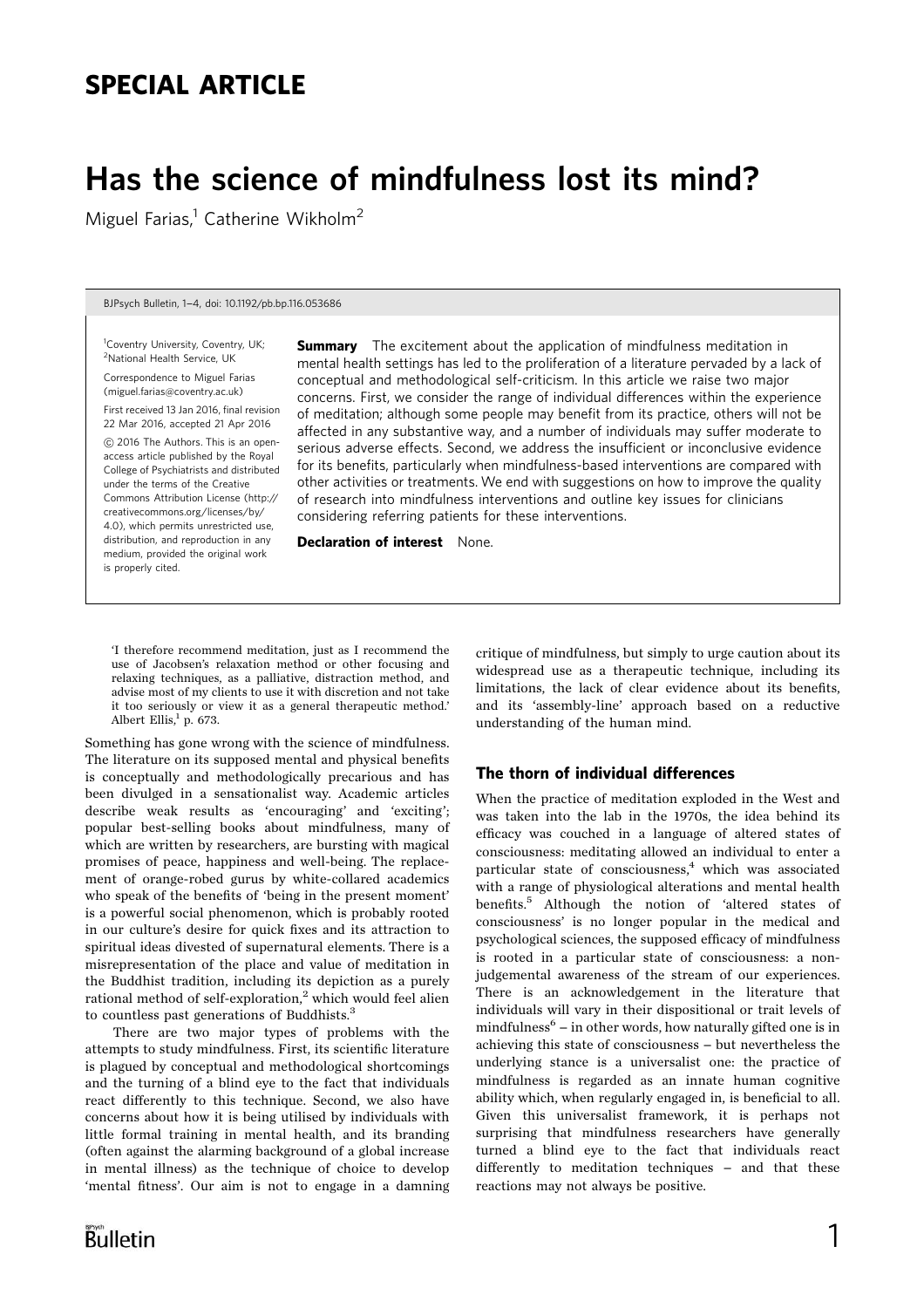Let us start by focusing on the benefits of mindfulness as a preventive treatment for recurrent depression, currently the only mental illness for which the National Institute for Health and Care Excellence (NICE) recommends the use of a mindfulness intervention. Mindfulness-based cognitive therapy (MBCT) was developed with the intent of treating individuals at risk for recurrent depression. The early studies showed that, when compared with a treatment-as-usual (TAU) group, mindfulness led to lower relapse rates for those with three or more episodes of depression.7,8 However, it increased the likelihood of relapse in individuals with two or fewer depressive episodes. But there is more. The last two major trials found that even patients with more than three episodes of depression react differently to it. Those who benefit the most were shown to be individuals with a personal history of childhood trauma and abuse, in other words, those most psychologically vulnerable.<sup>9,10</sup> It is unclear what the reasons are for mindfulness being particularly effective within this subgroup of individuals with a high probability of depression relapse, but it certainly calls for a more nuanced recommendation by NICE.

#### Potentially adverse effects of mindfulness

We have recently reviewed some of the evidence for what we call the 'dark side of meditation', which includes evidence of somatic, psychological and neurological problems associated with meditation practice.<sup>11</sup> This is a surprisingly under-researched area, mostly consisting of case studies, but not exclusively. A cross-sectional study on the effects of intensive and long-term meditation reported that over 60% of individuals had at least one negative effect, which varied from increased anxiety to depression and fullblown psychosis.<sup>12</sup> Qualitative research on mindfulness meditation shows that it may increase the awareness of difficult feelings and exacerbate psychological problems.<sup>13</sup> One individual reported being suddenly confronted with material relating to a forgotten childhood trauma during his mindfulness practice:

'I saw the depth of the pain that is buried things that have happened to me that have not been dealt with properly. It can be very scary to know there's that very strong thing in there'<sup>13</sup> p. 853.

It can be argued that the emergence of difficult emotional material from mindfulness practice may be a positive, rather than an adverse circumstance. This will, of course, depend on the context in which these feelings and memories emerge -if it happens in a therapeutic context, it may very well be; but if the person is alone or doing mindfulness in a group setting without a trained mental health clinician, a positive outcome is more unlikely and it may simply result in unexpected distress.

Why do some people react badly to meditation? A possible explanation is that it amplifies inner problems; if one has a 'disposition' to depression, bipolar disorder or psychosis, meditation may heighten it. This amplification thesis, however, is purely speculative and based on a biased positive understanding of mindfulness. Another explanation is that mindfulness is not only about 'being aware' but may also challenge the ordinary sense of self. We call this the ego-rattling hypothesis. Meditation techniques, including mindfulness, were originally developed to assist with bringing about a deep change in how individuals perceive themselves, others and the surrounding world. It is then not entirely surprising that a person might experience emotional difficulties as a result. For example, it has been found that after an 8-week mindfulness-based stress reduction (MBSR) course, some participants experienced increased stress and depression.<sup>14</sup> One experimental study, which used the Trier Social Stress Test, found that a short mindfulness intervention with healthy individuals led to increased biological stress when compared with an active control group.15

Individual differences in mindfulness, including the potential for adverse effects, should not be regarded as the elephant in the room. Their study is crucial if we are to advance our knowledge of the real therapeutic potential of mindfulness. We must understand for whom and under what circumstances it works and when it may be contraindicated. The neglect of individual differences has other obvious drawbacks: it weakens our conceptual understanding of mindfulness and severely limits the scientific usefulness of the plethora of studies that are searching for its benefits.

#### The enthusiasm is ahead of the evidence

Contrary to popular opinion, the evidence for even the most 'well-founded' benefits of mindfulness is not consistent or conclusive. A recent comprehensive meta-analysis $^{16}$  of randomised clinical trials showed that mindfulness interventions only led to moderate improvements in depression, anxiety and pain, and very small improvements in stress reduction and quality of life. There was no evidence that mindfulness had an effect on other variables, such as positive mood, attention, sleep or substance use. Further, when mindfulness was compared with other interventions, such as physical exercise or relaxation, it was not more effective. This confirms the result of an earlier metaanalysis, $17$  which found that mindfulness-based interventions did not lead to medium- or long-term (3 weeks to 3 years post-intervention) better clinical outcomes compared with relaxation or psychoeducation.

The enthusiasm surrounding mindfulness easily leads to reporting the evidence in a different way. Let us again take the case of mindfulness in the treatment of recurrent depression. Its last major trial was published with great media fanfare: 'mindfulness is as effective as drugs for treating depression' reported the Daily Mail (21 April  $2015$ <sup>18</sup>. What the media did not pick up on was that the study had in fact failed, as its hypothesis was that MBCT would be superior to antidepressant medication in preventing depression relapse.

The media also completely ignored the results of the previous major trial on MBCT for recurrent depression, a methodologically more sophisticated study and one with surprising results. Williams and colleagues<sup>9</sup> employed a dismantling design to investigate the 'active ingredient' of MBCT by comparing a typical MBCT intervention with psychoeducation (similar in all aspects to MBCT, except it did not involve meditation) and a TAU group. The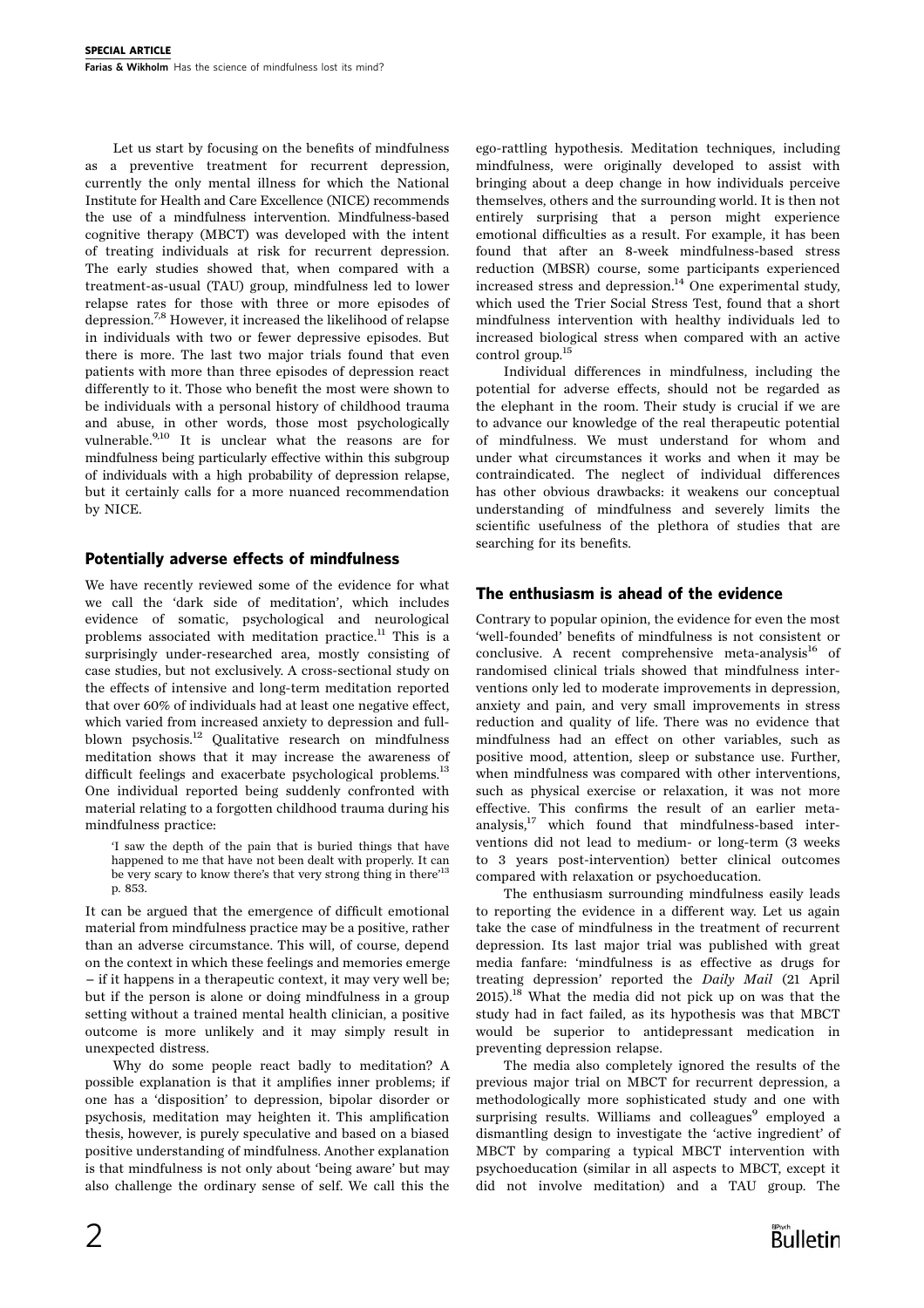psychoeducation groups met for the same amount of time and learnt to recognise the warning signs of depression and disengage from them, exactly as in the MBCT group. All participants were assessed at 6, 9 and 12 months. The results: participants in the MBCT group were as likely to relapse as those in the psychoeducation and the TAU groups. The only participants for whom MBCT proved more effective were those with a higher frequency of childhood trauma and abuse.

There are many other findings in the literature that raise doubts about the long-term benefits of meditation. Two meta-analyses disconfirmed the expectation that continuous practice would lead to cumulative changes, both in emotional-cognitive domains<sup>19</sup> and in brain structure.<sup>20</sup> There are no obvious interpretations for the finding that the expected positive changes of mindfulness plateau after only some weeks of practice, rather than  $increases$  with time. But the contrary is also true  $-$  there is no clear rationale for why continuous mindfulness practice would keep improving well-being or cognitive abilities. A sort of magical rationale for the 'power of mindfulness' appears to be the underlying explanation. Continuous practice is supposed to add up in a mathematical way, making you more mindful, super aware, super controlled, super happy and eventually liberated from the illusion of the individual self. It is against the background of this expectation that researchers show surprise about the lack of a linear evolution of the benefits of mindfulness.

This grandiose expectation regarding the optimisation of human functioning through a meditation technique may be looked on as naive; but it is also dangerous. It is driving an enthusiasm to show the effects of mindfulness that runs way ahead of the modest evidence, as well as tainting our perception of the data. It does something else that we find worrying: it encourages a simplistic portrayal of the human mind and of our inner lives. A number of analogies are used to make mindfulness amenable to our modern mindset. A particularly popular one is to think of mindfulness as a 'mind gym': 'Just as brushing your teeth or going for a run are well known ways of protecting general physical health, mindfulness exercises develop mental fitness and resilience'.<sup>21</sup> It is unclear what these metaphors refer to  $-$  what exactly is mental fitness and how can mindfulness promote it? Is it a process of self-regulation mediated by improvements in attention and awareness? Or is it a process of reappraisal of one's thoughts and sense of self as unimportant or illusory?

#### Recommendations and considerations

To improve the quality of research into mindfulness we first need clear and comprehensive theories of how it works that acknowledge the range of experiences people can have when they meditate. Second, regarding methodology, studies should involve active control groups, control for expectations, and seek to explore individual differences in more depth.

Until we have better-designed studies and evidence which can shed light on these areas, it is imperative that we consider mindfulness not as the 'go-to' approach for patients struggling with stress or recurrent depression, but as one possible therapeutic approach among others. It is important that we also speak openly about the potential for adverse effects in order to de-stigmatise the issue; surely the last thing we want is for a patient to feel that they 'failed' at using a technique, when the reality is that it worked differently for them than for another  $-$  and as yet, we do not know why.

Currently, there is no professional or statutory registration required to teach mindfulness-based interventions such as MBSR and MBCT, and no regulatory body which oversees the training of mindfulness teachers. The current popularity of mindfulness is encouraging the rushed, unregulated formation of thousands of teachers. Organisations offering training may set their 'minimum requirements' for those wanting to train, but these vary from organisation to organisation. Unlike other mainstream psychological interventions available in the UK in the National Health Service (such as cognitive-behavioural or systemic family therapy), you do not need to be a therapist or have any formal training in mental health to deliver mindfulness courses. In other words, some mindfulness teachers may be merely equipped to deliver a mindfulness package, in a group setting, and may have limited experience and expertise in identifying and managing mental health difficulties. Yet, given that mindfulness is promoted as a way to improve mental health, it is very likely that for individuals attending mindfulness groups in the community (or at school, or at work) many will be experiencing some level of mental health difficulties. For individuals experiencing common difficulties such as stress, anxiety or depression and considering paying for therapy or attending a mindfulness group, the combination of media hype and the comparative affordability of a mindfulness group may easily sway them to opt for this, potentially placing their mental health in the hands of someone who may lack adequate training and experience of working with psychological difficulties.

Key considerations for clinicians contemplating referring patients to mindfulness interventions include past experiences of meditative techniques, providing information as to the range of effects that may occur, ensuring that the individual has support in place to help them to manage difficult experiences should they occur, and giving them a choice as to whether this, or some other form of therapy, would be best suited to them.

Mindfulness has its place in therapy, as one of many techniques available to a trained clinician. However, we need to understand who it benefits and when, its merits and limitations. And we need to moderate the excitement; practise a salutary modesty that acknowledges the difficulty of personal change and of recovery. Perhaps rethink the metaphors of how mindfulness works — after all, picturing the exercise of present-moment awareness as mind-pumping that will make one more resilient to mental health bugs is probably not the most mindful of therapeutic models.

#### About the authors

Miguel Farias, Reader in Cognitive and Biological Psychology, Brain, Belief & Behaviour Group, Centre for Research in Psychology, Behaviour, and Achievement, Coventry University, UK. Catherine Wikholm, Clinical Psychologist, National Health Service, UK.